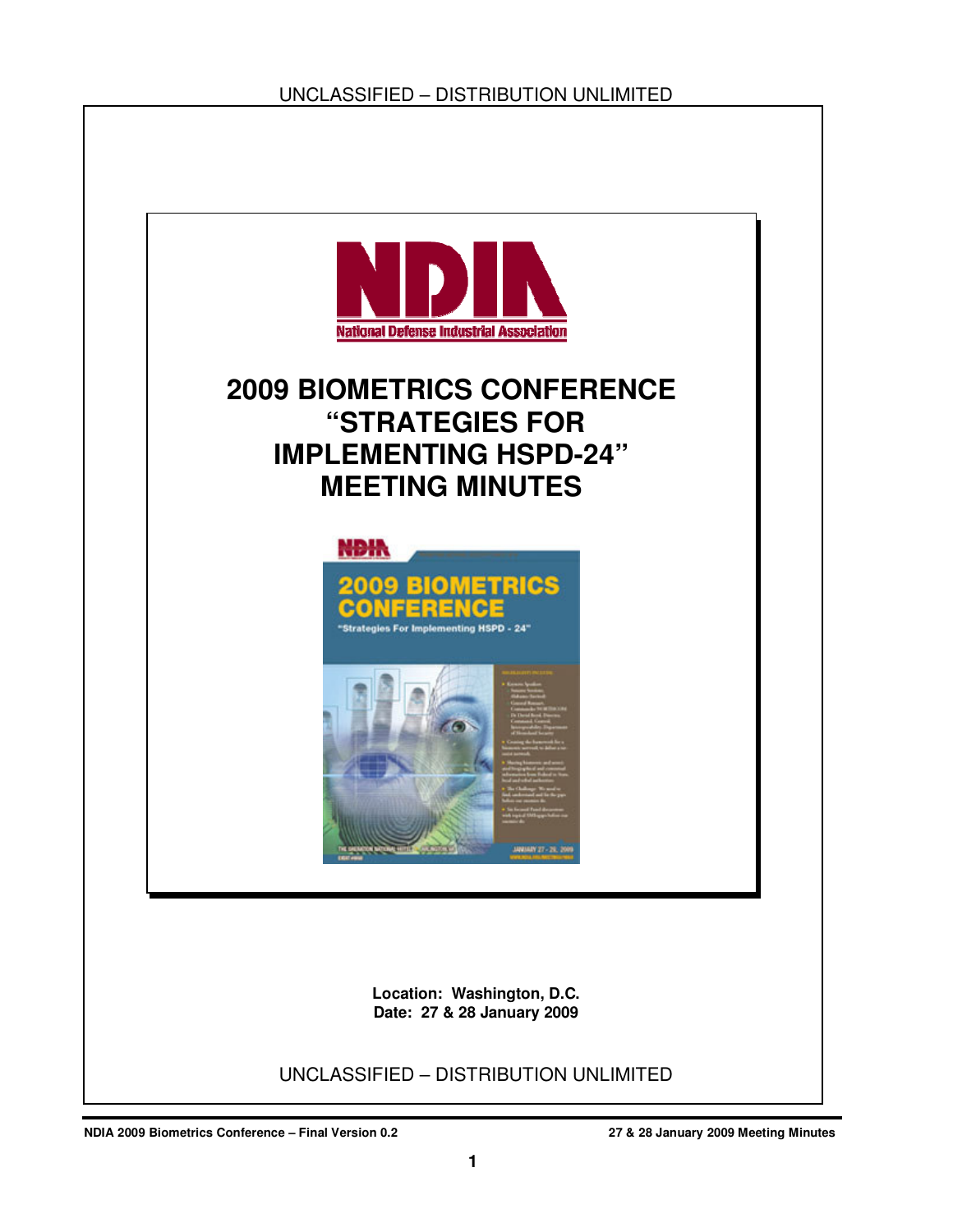# **Table of Contents**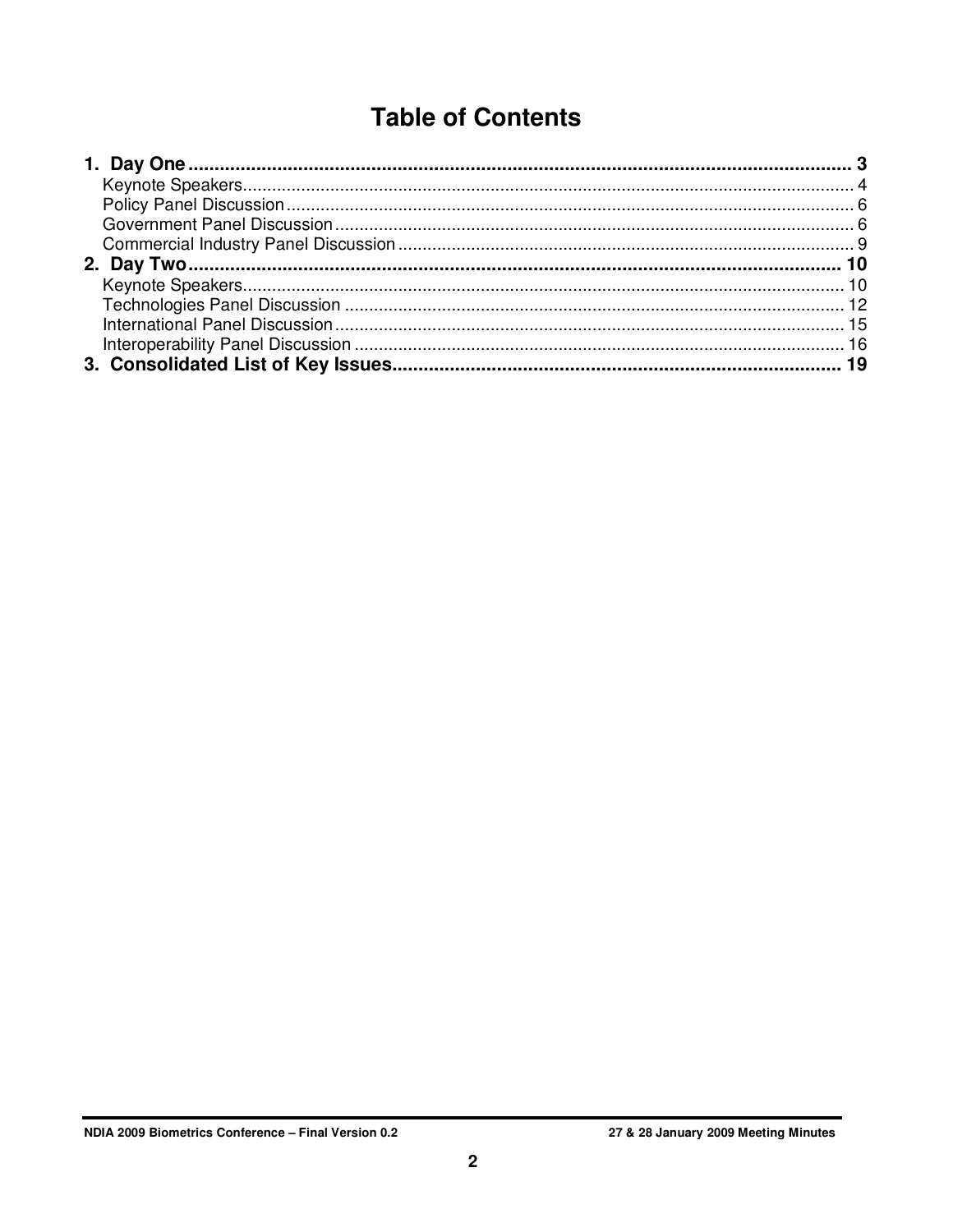## **Introduction and Purpose**

This document contains detailed notes on selected speaker presentations and panel discussions from the 2009 NDIA Biometrics Conference – "Strategies for Implementing HSPD-24". This document serves as meeting minutes from the conference, it is based on notes taken during the conference, and is not a comprehensive account of every presentation or discussion. The "Q&A Sessions" are not included in every section, only select questions and answers appear in certain sections, and the lists are not exhaustive. All presentations from this conference are available at the NDIA website.

The author of this document is Mr. Benji Hutchinson. Please forward comments or questions to **james.hutchinson@hqda.army.mil** or call 703-607-1951. Mr. Hutchinson is an Associate at Booz Allen Hamilton. He has 5 years experience supporting large-scale biometrics programs at the Department of Defense (DoD) and the Department of State (DoS). He currently supports the US Army Biometrics Task Force (BTF). Mr. Hutchinson holds an M.A. in International Relations and an M.A in French from the University of Kentucky.

## **1. Day One**

## **Opening Remarks**

From the NDIA Committee on Biometrics, Ms. Martha Karlovic and Mr. Thomas Giboney kicked off the conference by providing a summary of Homeland Security Presidential Directive (HSPD) 24 and an overview of upcoming conference discussions on strategies to effectively implement the goals of the presidential directive.

HSPD 24 is a forcing function – it will require data sharing. Many agencies already collect biometric, biographic, and contextual information in their identification and screening processes. HSPD-24 is about policy, privacy, legal, standards, political, technology and industry initiatives. HSPD-24 directs agencies "to make available to other agencies all biometric and associated biographic and contextual information associated with persons for whom there is an articulable and reasonable basis for suspicion that they pose a threat to national security." To effectively achieve the goal of data sharing, HSPD-24 offers recommended biometric standards contained in the Registry of United States Government (USG) Recommended Biometric Standards, which is maintained by the National Science and Technology Council (NSTC) Subcommittee on Biometrics and Identity Management (IdM). The goal of sharing this biometric data is to further develop and enhance the USG capability to screen for individuals that pose a threat to national security. Two specific categories named and implied are Known and Suspected Terrorists (KST) and National Security Threats (NST), respectively.

An important action item within HSPD-24 calls for the Attorney General, with the Secretaries of State, Defense and Homeland Security, the Director of National Intelligence (DNI) and the Director of the Office of Science and Technology Policy, to submit to the President an action plan to implement HSPD-24. Two general philosophies exist on how to build such a large-scale biometrics screening capability: centralized and decentralized. A decentralized option would require agencies that identify NST to make info available to other agencies. A centralized option is similar to KST operations. Regardless of the solution, the mission is to manage identities across the full spectrum of mission sets and to develop a biometric enterprise to defeat terrorist networks and secure our borders.

The primary challenges facing the United States (US) biometrics community include interoperability gaps, adherence to biometric standards, lack of clear government policy, and privacy concerns.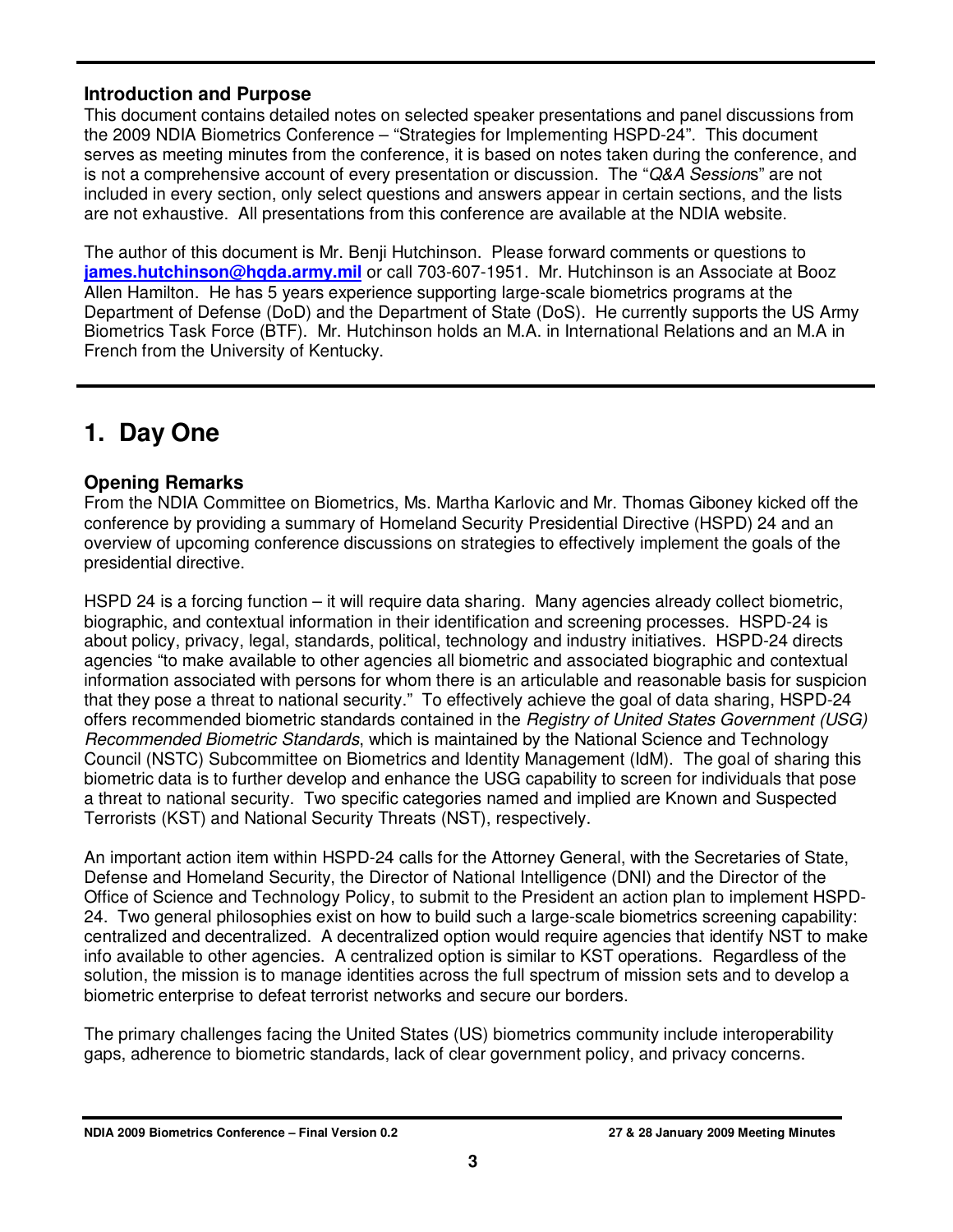## **Keynote Speakers**

Key Issues

- Interoperability & Standards
- **Policy**
- Consolidation of Congressional Oversight and Funding

#### **A. Honorable Senator Jeff Sessions of Alabama**



Senator Sessions began his remarks by reflecting on the events of September 11, 2001 and underscoring the importance of identifying dangerous individuals by using biometrics technology for screening. Biometrics as a tool strips the cloak of secrecy from threatening individuals, stressed the Senator, and denies terrorists of their anonymity. Biometrics technology is a critical enabler against terror and crime and it is an essential identification technology. The Senator highlighted major advancements in the field of biometrics. He highlighted the

implementation of the automated identification systems, such as the capability maintained by the FBI.

The Senator expanded upon the goal of HSPD-24, which is to facilitate enterprise wide USG sharing of biometrics, biographic, and contextual data, to effectively screen for certain categories of threats. HSPD-24 moves us forward to a network-of-networks and will hopefully force agencies to improve existing identification systems. A long term goal is to achieve an enterprise-wide network-of-networks from the federal level to local police. Reaching these goals will increase mission effectiveness through rapid sharing of identification services, which leads to reduced crime and enhanced national security. A layered approach to identification and screening of individuals incorporates federal, state and local authorities.

The benefits to biometrics and identification technology are apparent in deterring illegal immigration and terrorism. Intelligence on various categories of national security threats is the key to success because it deters illegal entry to the US at land borders. This technology encourages people to enter lawfully in an effective way. Identification checks assist border patrol to notify authorities of illegal entries. Further, identification technology and ensuring the data is shared among agencies decreases the chances of another 9/11 by screening for terrorists.

The Senator outlined major challenges facing the USG associated with reaching these goals. Interoperability and policy continue to challenge the USG with regards to sharing data. The Senator stressed the importance of USG agencies purchasing compatible devices that implement consensusbased biometric standards and the need for the USG to continually establish and maintain memorandum of understanding (MOU) between agencies. Another big challenge facing the USG is a lack of consolidation of oversight for funding of IdM and biometrics related programs in Congress. The 9/11 Commission motivated Congress to fund such programs but the Senator warned against complacency.

Public perception is another big challenge facing identification and biometrics technology. IdM in the US is misunderstood, which creates irrational fear. The biometrics and IdM communities need to demonstrate and explain that the technology is not threatening. There is a need to show that identification systems validate good honest people. Examples of lawful use of identification include driver's licenses that prove you can drive a car, allow one to board an airplane, and historically officials were required to have a letter of introduction. The program eVerify is a good example of a modern technology used to verify someone's identity.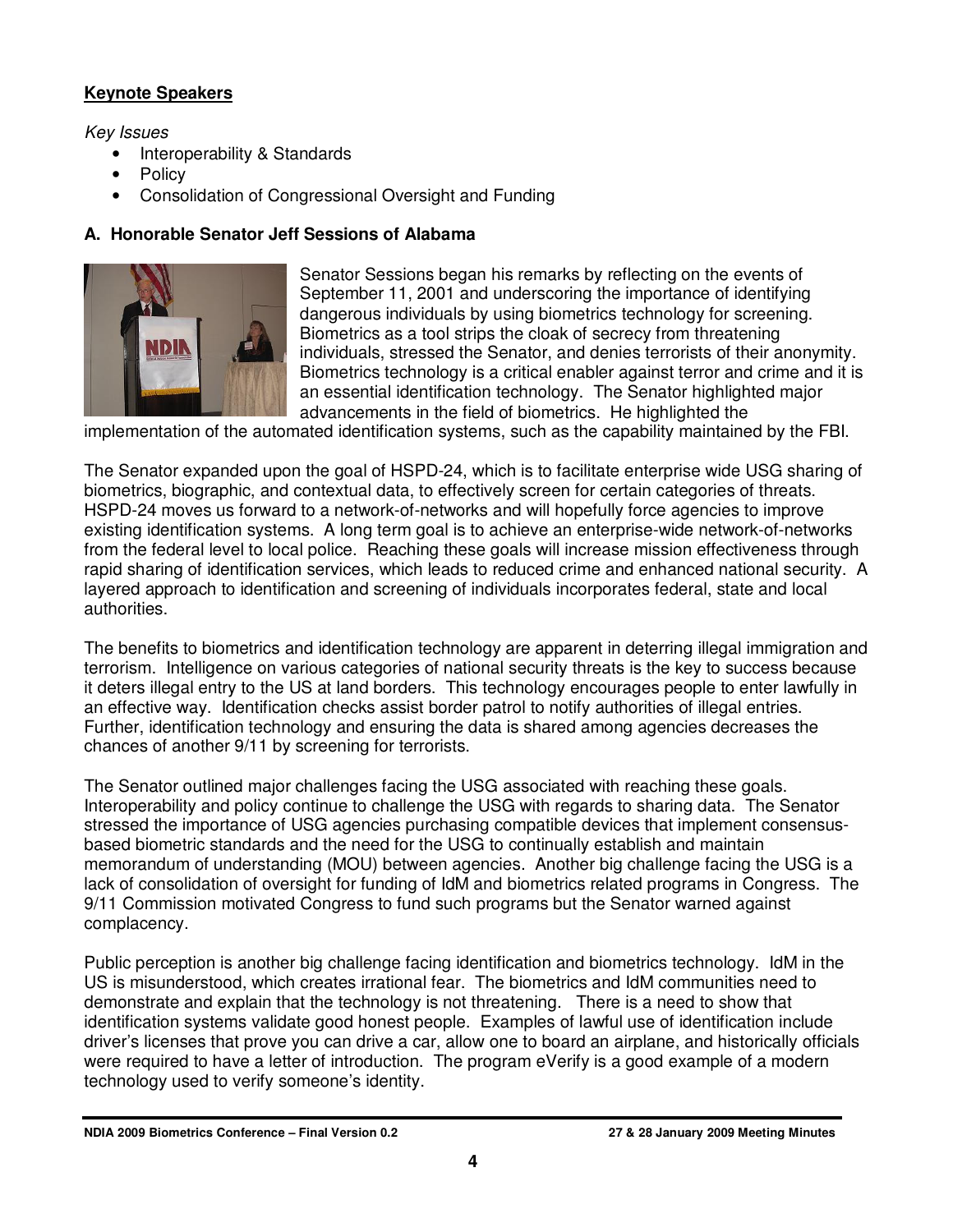## Q&A Session

Q: Could you comment on the use of biometrics for identification to vote?

A: In New Mexico, citizens do not want an ID to vote. In Georgia, citizens need a drivers license to vote. Close elections, a difference of 200 votes makes a difference and people want integrity. Q: What will the focus on Capitol Hill be with regard to biometrics and HSPD-24? HSPD-24 is a directive that the Obama Administration will review.

A: We can show systems protect privacy rights, don't threaten our liberties but increase our national security. Not take for granted new administration will understand this. If se overall network undermined by policy changes, tell me. See PD-24 on right road, can sustain and will be received.

Q: HSPD-24 guides the USG to share information. Jurisdictions are an issue. Do you see consolidation of oversight on the Hill?

A: No. Committees take the lead, everyone is in the act after that either to stop it or alter the plan. This is democracy in America. After 9/11 there was a lot of momentum and we got a better system. We were motivated. Having not been attacked since then may lead to complacency and this would leave us vulnerable in the future if systems do not talk to each other. The USG needs to stay on top of this. President Bush had researched the law and the laws are consistent with legal rights.

#### **B. General Victor E. Renuart, Jr., North American Aerospace Defense Command and US Northern Command (NORTHCOM)**



General Renuart began his remarks by describing his responsibility and the mission of NORTHCOM. The NORTHCOM Mission is to support warfighter and efforts for counterterrorism and regional security and to provide force protection to military installations within the continental US to over 1,400 locations. General Renuart focused his remarks on the challenges associated with his mission and how accurate biometric data and databases support his mission.

Not since the Civil War has the military feared for their families lives in the US. Terrorists do not respect borders. Along the southern US border, a significant amount of weapons and cash moves across the US/Mexico border. This traffic fuels drug cartels. Along the northern US border, snow mobiles are used for transportation across the US/Canada border. Threats from a porous border motivate the use of biometrics and IdM technology. The use of technology allows officials to identify illegal entry at land borders and limits criminal mobility. Over 1 million transited US borders in 2007. Collected biometrics at points of entry stopped 4,000 individual who are criminals. General Renuart stressed the importance of HSPD-24. By building a database that allows users to sense a threat and take action, the US can stop illegal entry and illegal movement of drugs, guns, money and WMD.

The current problem facing NORTHCOM is the vulnerability of facilities to attack and complacency. The US military must become smarter at providing security to its bases. Biometric identification is a viable solution to these challenges. This technology will improve security measures by eliminating the possibility of stolen or forged identification, and improve situational awareness by providing a readily accessible record of who is on base.

General Renuart stressed that the threat to US military installations is real. He provided the example of the failed terrorist plot on Fort Dix, where six individuals planned an assault on the base. The group used a family pizza shop as cover to gain access and conduct surveillance on Fort Dix. The plotters acquired maps of military facilities and planned to slaughter scores of military personnel. A Circuit City clerk discovered a DVD of the men at a firing range and reported it to law enforcement entities at which time the plot was uncovered.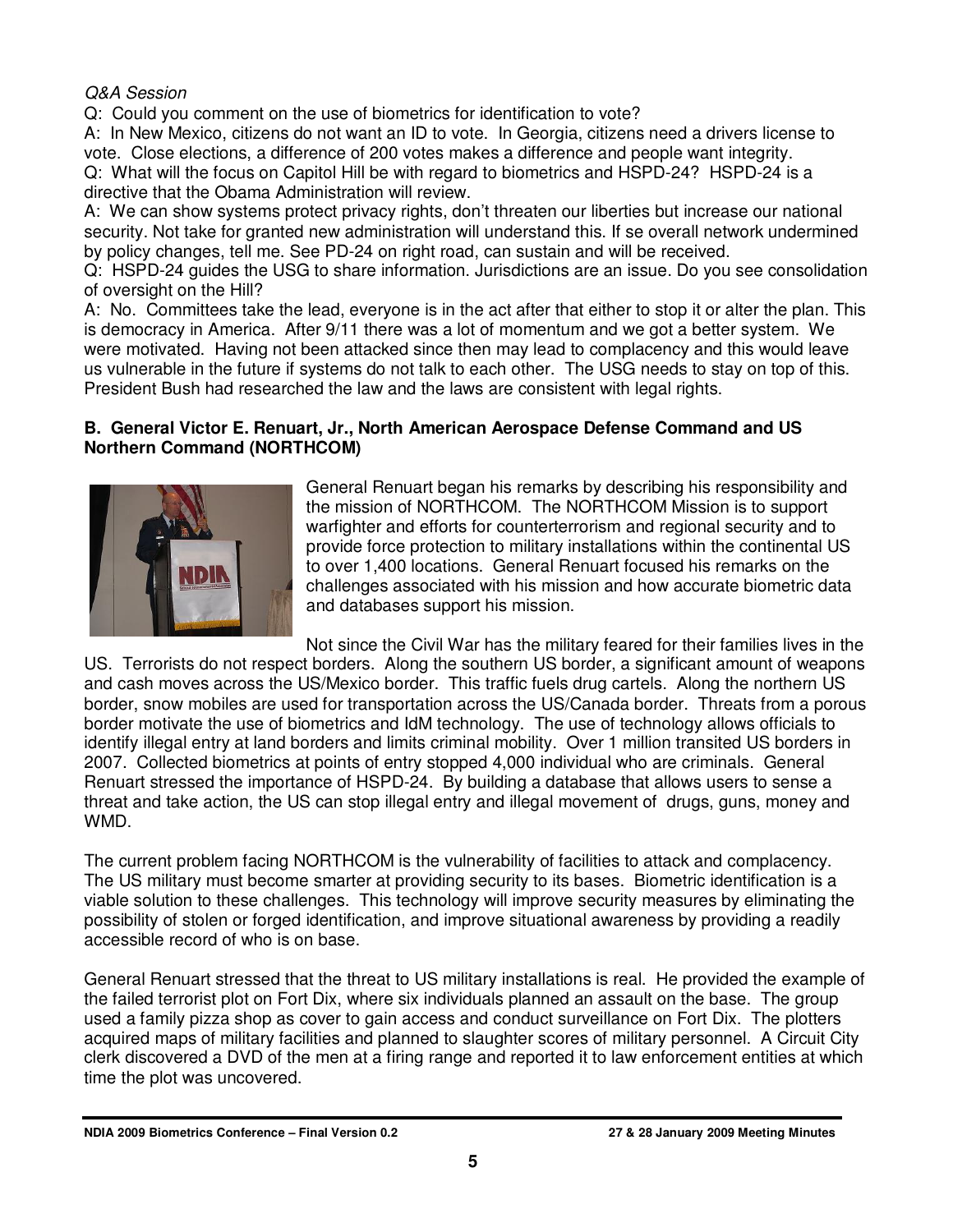The challenges associated with the application of biometrics technology to the NORTHCOM mission are interoperability, the procurement of standards based equipment, and policy gaps governing the collection of various types of biometric data. The General stressed the importance of pushing industry to build equipment to consensus based standards. DoD must also determine how to push for smarter access control within the existing installation infrastructure. These challenges cannot be put off until the POM cycle. The Services, working in coordination with the Biometrics Task Force (BTF), must facilitate interoperability and common data sets. Common sets of biometric data allow decision makers to provide better security at various points of entry.

## **Policy Panel Discussion**

Key Issues

- Interagency Collaboration on Science and Technology (S&T) Initiatives
- Common Standards
- Agreement and Adherence to Strict Privacy Policy
- Consolidation and Dissemination of Watchlists Across USG

#### A. Mr. Steve Yonkers , Business Policy and Planning, US-VISIT for Mr. Robert Mocny, Director, US-VISIT Program, Department of Homeland Security

Greatest challenges moving forward are interagency collaboration on technology advancement, common standards, and agreement and adherence to strict privacy policy.

## B. Mr. Al Miller, OSD - Policy, US Department of Defense

Greatest challenges lie in gaps between capabilities and responsibilities of military and law enforcement entities.

C. Mr. Thomas Bush, III, Assistant Director, Criminal Justice Information Services Division Moving forward, greater emphasis will be placed on international sharing of biometric data, integrating the intelligence community into unclassified processes, and integrating DNA into the existing USG biometrics enterprise architecture.

## D. Mr. Tony Edson, Senior Advisor, Consular Affairs, US Department of State

Different organizations capture biometrics to support different missions and HSPD-24 further refines and defines roles and responsibilities for government agencies on how to employ biometrics technology.

## **Government Panel Discussion**

Key Issues

- Consistent Adherence to Biometric Standards
- Obtaining Devices that are Faster, Lighter, and Cheaper
- Political Will to Affect Change
- Common Set of Rules for Sharing Biometrics Data Across the Interagency Landscape

## A. Mr. Vickers, Special Assistant to the Director of the Biometrics Task Force (BTF)

Mr. Vickers began his brief with the importance of BTF mission and the implementation of biometrics as a force protection technology. The DoD and its mission is out on the pointy end of the spear. DoD components collect biometrics on population sets of the highest risk for terrorist activity. Biometrics intelligence and data are only valuable when the USG and our allies use it. Purpose of biometrics is to deny enemy anonymity.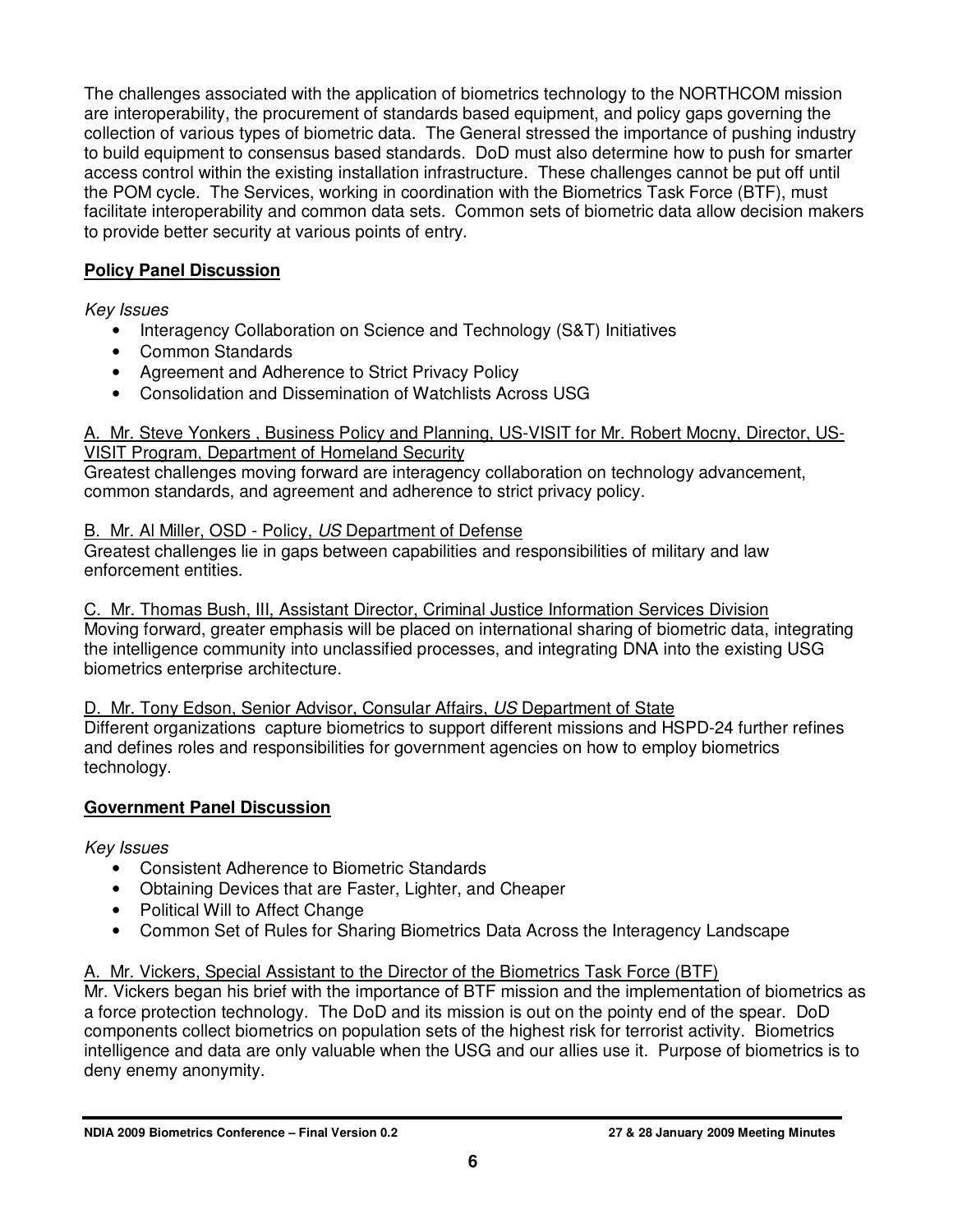"Defense in depth" is a strategy to strip anonymity of individuals abroad and increase the number of encounters with individuals. Moving forward, one challenge will be to engage our multinational allies in sharing efforts to screen threats across databases. DoD Challenges include: interoperability and standards, challenge of obtaining a better, faster, stronger biometrics capability, and the will to impact outcomes through organization, technology, and policy.

#### B. Ms. Angela Miller, Consular Affairs, US Department of State

Ms. Miller provided an overview of the Department of State (DoS) biometrics capability. The strategy of the DoS is "Open Doors and Secure Borders". The DoS biometrics capability includes three major components: name check, fingerprint check, and facial recognition check.

Fingerprinting at post involves clearance checks. 220 posts send fingerprint data to the Consolidated Consular Database (CCD) which forwards to IDENT, which is a US-VISIT database that contains the biometric information of international travelers to the United States who are enrolled through DHS's US-VISIT program, as well as known or suspected terrorists, criminals, immigration violators and others. Namecheck systems are used to vet applicants of passports and visas. Numbers of name checks have gone from 1,000 to 50,000 from 1970 to 2008. Major Namecheck Tasking – more interagency data sharing, international data sharing of lost and stolen passports, and redesigned CLASS for infinite searches.

The Facial Recognition (FR) System works through the CCD to distribute templates to posts for verification. FR uses three pass analysis: vector feature analysis, local feature analysis, and surface texture analysis (STA) "skin". FR process goes from post capture of face image, to FR software enrollment in CCD, search results are displayed, KCC inspects images, and results return to post.

DoS has the largest facial recognition data base in the world with 73 million images in system. The Chief Information Officer (CIO) of DoS is interested in initiating an iris database. DoS is interested in working closely with BTF to leverage iris technology implemented in Next Generation Automated Biometric Identification System (ABIS). Data available on the CCD is used by DoS, DHS, FBI, DoC, and DoD.

#### C. Mr. John Kress, Acting Chief, Force Protection and Mission Assurance Division, USNORTHCOM/J34)

NORTHCOM anticipates and conducts Homeland Defense and Civil Support operations within the assigned area of responsibility to defend, protect, and secure the US and its interests. From NORTHCOM perspective, biometrics is predominately an interagency effort.

As a result of HSPD-24, the following initiatives need to be initiated: Biometrically enabled access control at all DoD installations, maritime interdiction, protection of borders, and collaboration with all mission partners to share common data. In the defense of our homeland, one central focus is installation access security.

#### D. Ms Johnna Hoban for Ms. Kimberly DelGreco, Section Chief, Biometric Service Section, Federal Bureau of Investigation

Ms. Hoban kicked off her brief with a statement of how USG agencies are using biometrics for their own mission specific goals. Currently, 60 million records reside in IAFIS, with biometric, biographic, and contextual data all indexed by fingerprints. Next Generation IAFIS will expand upon IAFIS capability to include flat fingerprints, palm, and potentially other future modalities.

Ms. Hoban provided an overview of the Center of Excellence and its efforts in S&T, standards, and other biometrics efforts. CJIS HSPD-24 initiatives include working with NCTC on KST collection,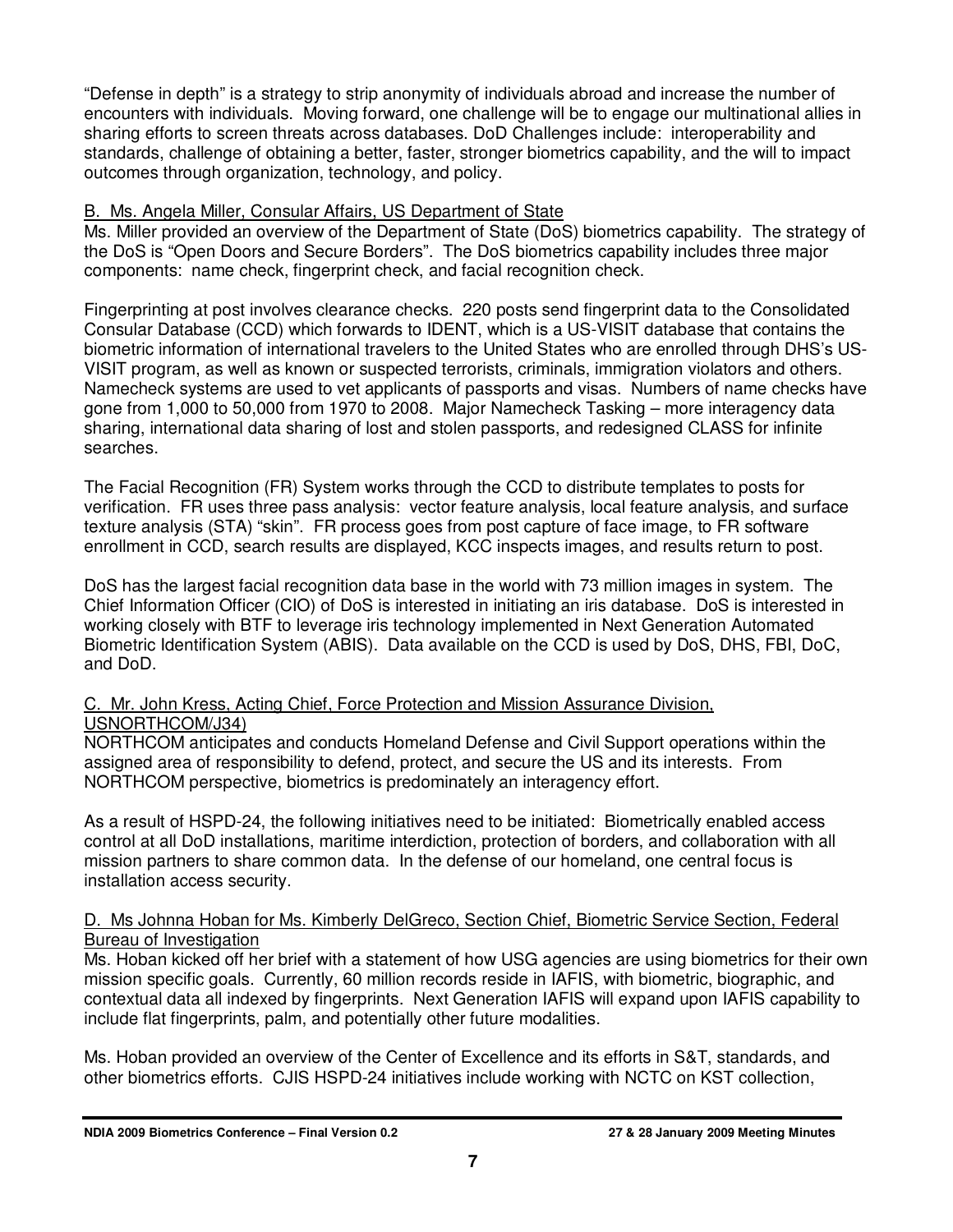storage, use, and sharing of biometric and biographic data. DoJ is a co-chair, along with the Office of the Director of National Intelligence, for the interagency working group on NST.

## E. Ms. Patricia Cogswell, Executive Director, Screening Coordination Office, DHS

Ms. Cogswell initiated her brief with definitions of screening and a few statistics of the DHS capability. DHS processes 1.2 million inbound travelers at ports of entry, 630,000 aliens. DHS screens 1.8 million domestic air travelers and conducts 135,000 biometric checks for visa applications. This is set to increase to 300,000 per day by next year. DHS processes 30,000 immigration benefit applications, including asylum seekers. DHS verifies the employment status of 3.2 million new employees, which includes a photo tool that returns an image of individuals. DHS manages trusted traveler programs and designs and executes background checks for critical infrastructure workers.

Current DHS efforts in biometrics include: Watchlist service, TSC/DHS efforts to identify existing biometrics, and R&D efforts. Currently, there is no standardized way to categorize quality across vendors. In the area of 10 print fingerprint enrollment roll out, so far 2,500 workstations have been implemented around the country and they have collected 6.6 million 10 print submissions. TECS is a text database containing the no-fly lists.

#### Q&A Session

Q: How does one get their record expunged from a DHS whatchlist?

A: TRIP is a request system that allows DHS to examine records.

Q: What is the order of implementation for NGI?

A: Incremental approach on modalities based on the state of the art technology at that time:  $1<sup>st</sup>$  is palm print, 2<sup>nd</sup> face and iris, without exact dates. Dates can be provided later.

Q: General comment: NORTHCOM is prepared to purchase equipment using their own dollars and they run the risk of buying non standard equipment.

A: DoD responded by saying DoD entities need to ask this question in appropriate working groups.

Q: What are large scale government agencies doing to anticipate the 5-8 year picture of the USG biometric capability?

A: DoD should have a much tighter coordination effort with law enforcement. DoS is working towards developing a Center Of Excellent (COE) in September 2009 and implementing iris. DoS will probably not do much with all modalities except leveraging existing technology. FBI will be implementing NGI, supporting intelligence, and working with more partners. DHS wants faster, cheaper, smaller because USG biometrics is moving towards a multimodal environment. DHS wants to tag data to develop a common rule set for sharing data across programs, this will decrease barriers to sharing.

Q: Industry needs to know what big projects to invest in?

A: DOS is looking at iris, to get a biometric center together. There is an RFP for iris. NORTHCOM: Program of Record (POR) is where the military services plan into their budgets, the O&M piece. All COCOMS requirements are recognized. FBI: NGI implementation; need fusion to support intelligence and lead value to see the overall picture. Who is the person at a distance collection. Forums talk to industry to tell them the challenges. DHS: Want faster, cheaper. All going Multimodal. Do quick identification, speed is important. Existing biometrics in background, are they no longer eligible to get access. Tad information in a smarter way. Rule sets make sense with programs. Artificial barriers removed to access information. BTF: Digital requests bounce from database to database. Have enough fidelity, need vision, what do with this person.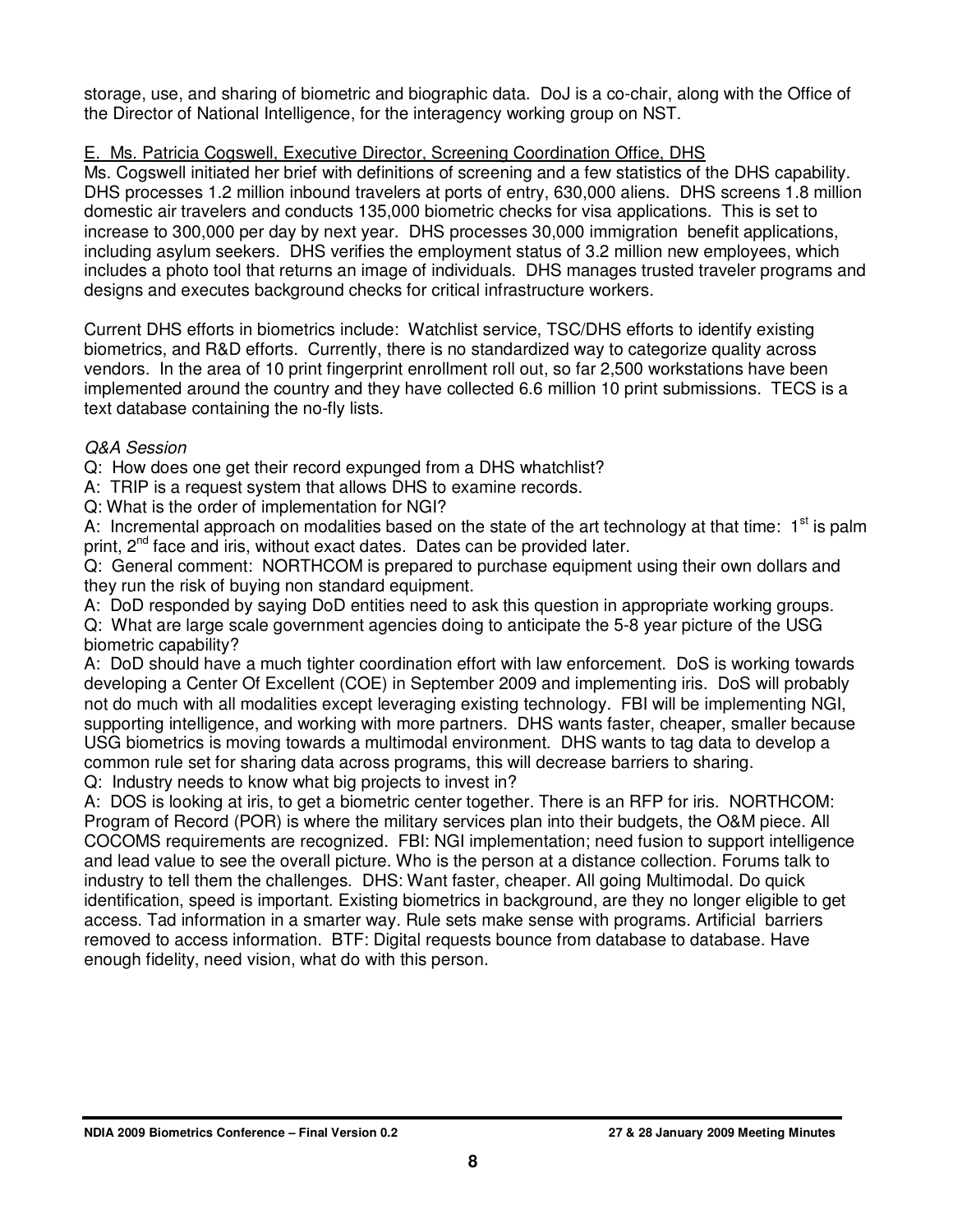## **Commercial Industry Panel Discussion**

#### Key Issues

• Privacy

A. Ms. Katherine Stokes, Associate General Counsel, Graduate Management Admission Council Ms. Stokes provided an overview of GMAT, which facilitates the movement of talent around the world. Biometrics provides a technological capability to prevent fraud during the administration of GMAT. Legal challenges with fingerprints exist in the US and the European Union (EU). In the US, no right to privacy codified in US Constitution. There is a patchwork of sector and state laws. In Europe, there is a strong sensitivity to fingerprints. The right of privacy is "fundamental human right" essential to civil society, rule of law, and democracy. The Graduate Management Admission Council (GMAC) is the industry leader in privacy compliance worldwide.

GMAT implements palm vein technology, which enhances GMAT security with 1:N matching on the horizon. This technology is designed to meet EU requirements such as user leaves no trace on device, no surreptitious collection, no image stored, and encrypted. Unique Fujitsu-Pearson VUE algorithms, non reversible and not interoperable with other palm vein systems.

#### B. Mr. Jason Silbeck, Chief Technology Officer, CLEAR

CLEAR is the largest registered traveler program operating at US airports with over 250,000 members since June 2005. Partnerships are established with airports and airlines, plus major marketing partners. Technical interoperability is achieved with all certified registered traveler service providers. All capital and operating costs are supported by voluntary membership – no cost to taxpayer or airports.

Key Points: Attention to customer service can rapidly speed growth and satisfaction. Interoperability provides flexibility and encourages stakeholders. True security benefits are an important part of the service offering. Registered travel has a history dating back to 2004. Vigilent is a competitor to CLEAR. Currently CLEAR collects 10 prints, 2 iris, 1 photo, and biographic/contextual data. The prints and irises are used for matching but not the face. CLEAR card meets the technical requirements for an identification card in the airport, perhaps the only one you'll need because of these features. Interoperability and open technology standards for fingerprint, iris, facial photo, smart card. CLEAR worked with DHS to develop "RTIC Technical Interoperability Specification" published in 2006, provides guidelines for implementers.

#### Q&A Session

Q: Without getting into the nitty-gritty details, does CLEAR today or in the future plan to use a standardized fingerprint template to exchange data within your architecture? Or is it a proprietary format with the ability to generate the standard, if needed.

- A: CLEAR uses standards.
- Q: Does CLEAR currently screen biometric samples against IDENT?
- A: No, but it could if it needed to do so.
- Q: What is the liability of using biometrics for these commercial applications?

A: For CLEAR, they must meet standards put forth by USG and TSA to obtain insurance against terrorism. For GMAT, they comply to several recognized standards.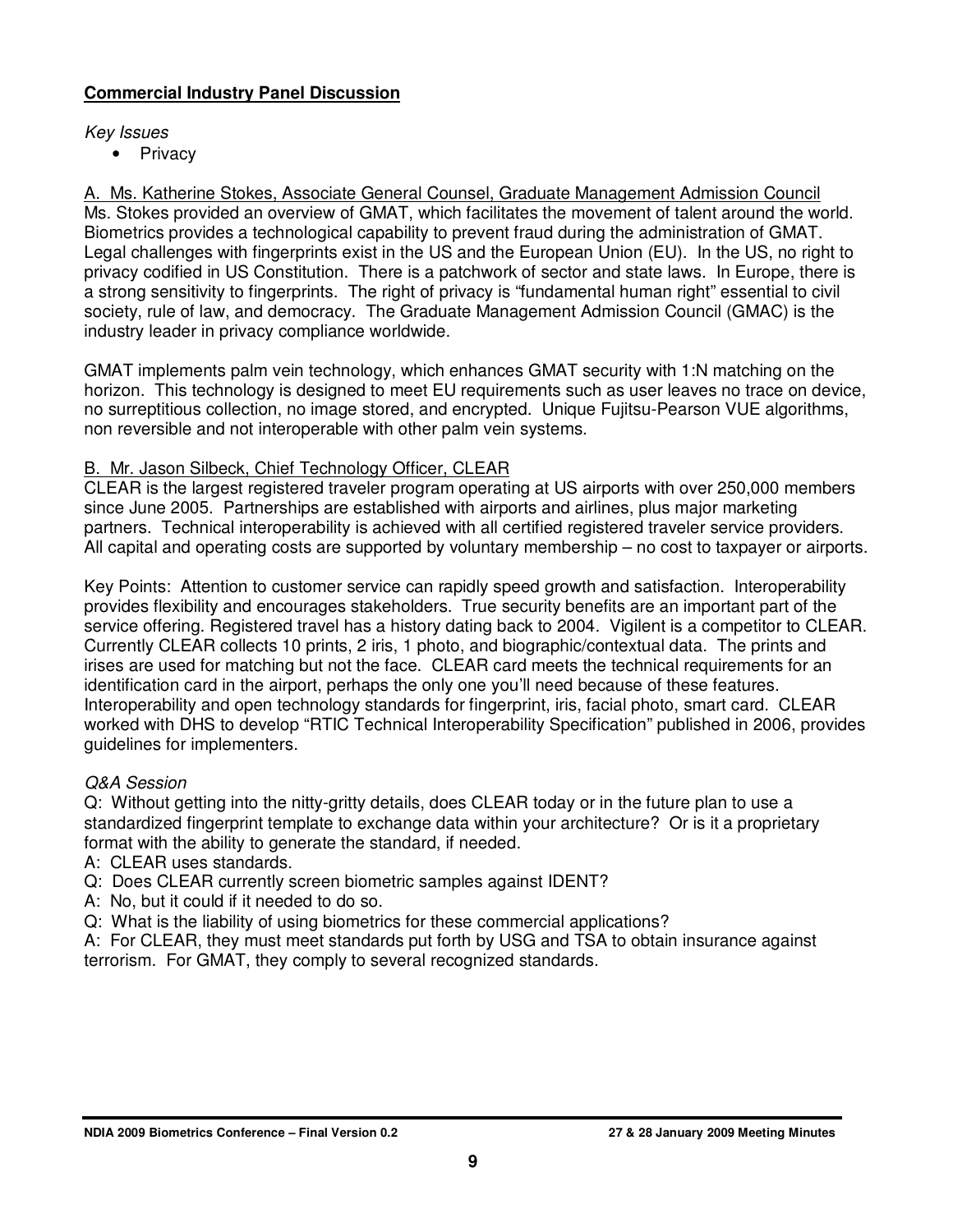# **2. Day Two**

## **Keynote Speakers**

Key Issues

• Coordination and Cooperation Between Local, State, and Federal Entities

#### **A. Dr. David Boyd, Director, Command, Control, Interoperability, US Department of Homeland Security**

Initiated discussion about the mission of Command Control and Interoperability (CCI). Continued about the communications challenge on the frontlines. Emergency responders, such as police officers, fire personnel, and emergency medical services (EMS), need to share vital data and voice information across disciplines and jurisdictions to successfully respond to day-to-day incidents and large scale emergencies. History dictates which band certain responders use for communications. Certain bands were available during certain times and often times proprietary systems were fielded, which adds to the challenges.

Why does interoperability fail? Locals have almost all the information, about 99%. Local responders know all the details on the ground plus the own the systems collecting information. Federal agencies need locals' data. State and federal direct structures that feed their needs. State and federal usually offer little or no value added or incentive to locals. So, sovereign locals don't play.

In a practitioner-driven approach, a successful strategy for improving interoperability and information sharing must be based on user needs and driven from the bottom up. The Constitution works this way – think of representation vs. federal representation of agencies. This approach ensures that resources are aligned with users. Locals know that they have most of the biometric information. Federal data bases are often searched last because criminals are often located in the state or an adjacent state in which the crime was committed. The key is to incentivize locals to share data with federal systems – we need them more than they need us.

Funding from the federal level for such systems is not as large a contribution as many think. Typically federal funding accounts for a small percentage of the total funding for communications systems. Plus money from the federal government is often slow to arrive. Current interoperability focus is on point to point information exchange boundaries – focus is on the technical interfaces. This focus allows time to be spent on development of standards to create an open framework to facilitate the exchange of information. There are about 60,000 agencies most of which are have a small number of officers and these agencies raise their own funding for equipment.

Current initiatives include interoperability of systems and managing day-to-day information using the National Information Exchange Model (NIEM). Standards are an important aspect of this interoperability process. Project 25 compliance assessment is another program. Data messaging standards support tagging data elements, that will allow users to strip apart data and know how to process it correctly.

Critical Infrastructure Inspection Management System (CIIMS) allows state of Maryland to reroute aircraft after mission is complete during the return flight so as to make the overall flight more efficient. Saves on fuel cost and maintenance fees that can be transferred to other projects.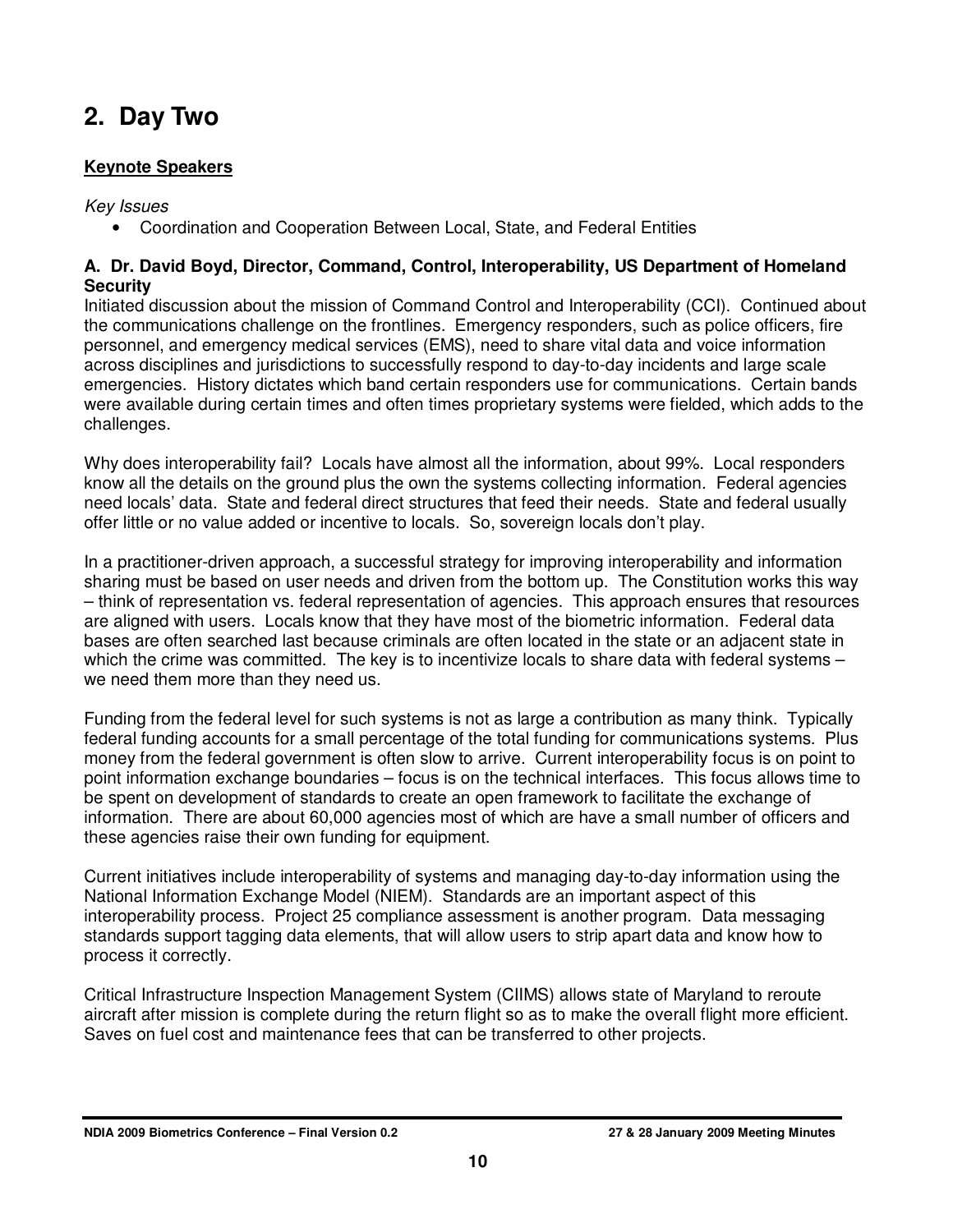#### Q&A Session

Q: In the biometrics world, local proprietary AFIS systems exist at the local level. How do we reach down to that data?

A: No interoperability issues are technological, they are human elements. Leadership commitment is the first hurdle. HSPD's direct federal agencies to fall in line, not the locals. Standard operating procedures and common training courses facilitate interoperability and must be developed.

Governance is a critical piece – how does the consensus agree that who will be in charge and who will pay. Locals are sovereign and don't typically have to play.

Q: Do you see more partnerships between the private and public sectors working together to solve interoperability challenges?

A: Yes, federals work with locals by paying for the consensus building process (meetings, travel, etc.). Federal level should not dictate standards – we must begin at the bottom and work our way up.

#### **B. Pete Marone, President, Consortium of Forensic Science Organizations; Director of the Virginia Crime Lab**

From his perspective, interoperability is different depending on the level from which you sit. Locals are typically concerned with interoperability with other locals. Federals are concerned with federal interoperability. Mr. Marone spoke about variations in the production of fingerprint templates between various vendor algorithms. Due to proprietary formats, this poses a challenge to locals. Need to work on better ways to standardize digitization of fingerprint cards.

The DNA data in the NDIS systems resides at the state level. When DNA data is stored in the VA database, it resides in a VA column within NDIS. When VA draws down that DNA data, the total number of VA files decreases. In other words, the federals do not control state databases. Locals and states work better together than the locals, states, and federals do. 95% of hits are local, however, hits in other states are increasing. Local entity can't search the federal database. There is a state coordinator that forwards searches from the state level to the federal level. Once a week, state coordinators forwards files to NDIS/CODIS for searches. This is critical for DoD to consider when developing its integrating DNA into the DoD biometrics architecture.

IAFIS does not work that way. "A camel is a horse made in committee." Need to be conscious of this detrimental. Federal level needs to determine how to deal with local requirements that clash with federal requirements, and state requirements for that matter.

## Q&A Session

Q: Local, state, and federal data requirements often differ. The challenge to strike the balance between making a system cumbersome and satisfying everyone requirements within a standard. Are there any effective incentives you can share that bring decision makers to the table to discuss these issues? What are some effective ways you've seen to display added value to a system from the consensus driven process besides simply stressing the interoperability language?

A: Locals are goal oriented. Unfunded mandates do not do it.

Q: Going forward, can we resolve interoperability issues by mandating one single ID as opposed to individual state IDs.

A: Deferred to his technical lead.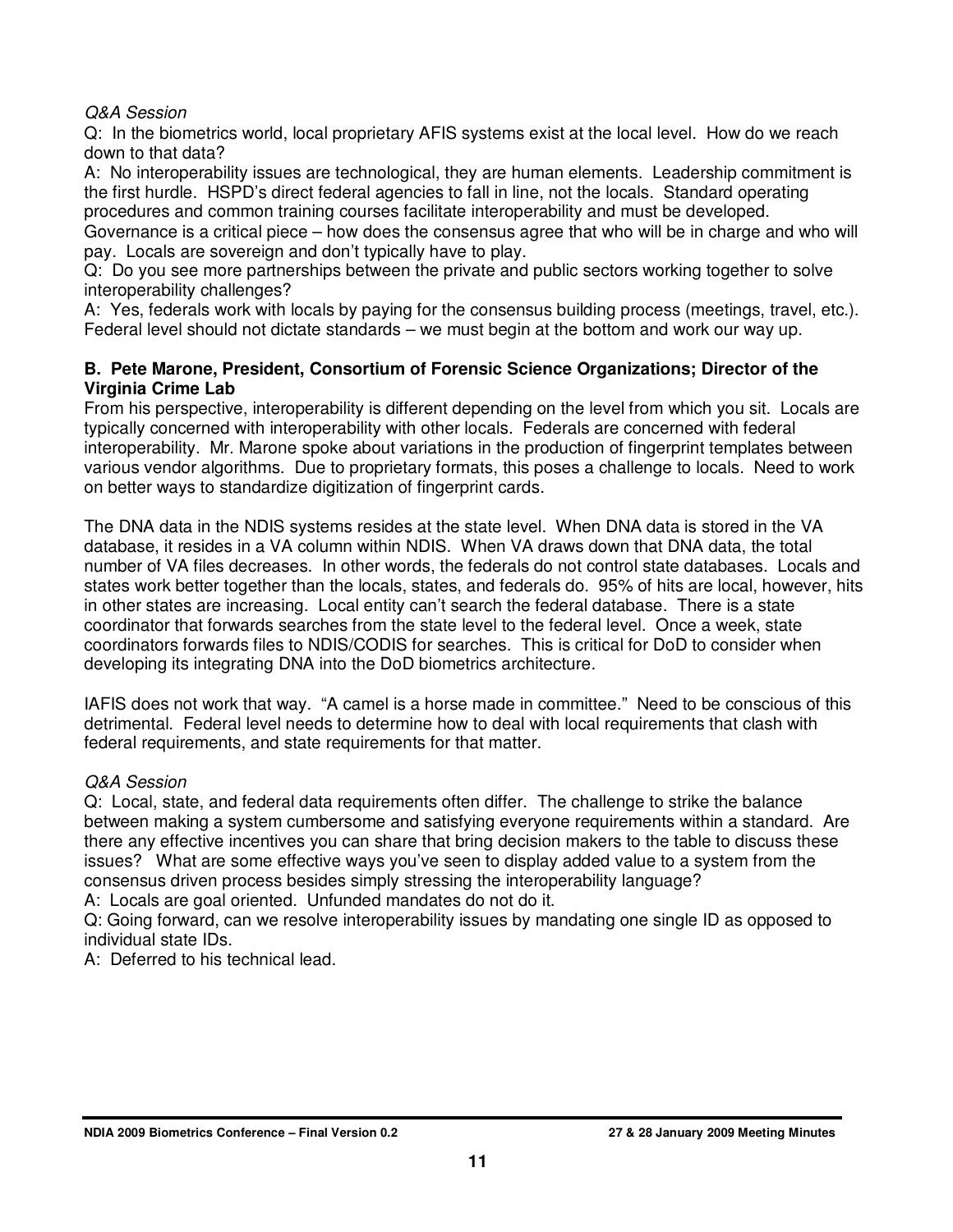## **Technologies Panel Discussion**

#### Key Issues

- Interagency Interoperability
- Quality of Biometric Sample Data
- Indexing, Tagging, and Tracking Biometric Data

A. Mr. Brad Wing, IT Specialist, National Institute of Standards and Technology (NIST) Mr. Wing began by discussing the NSTC Registry of USG Recommended Biometric Standards, which is referenced in HSPD-24. The "Registry" along with other biometrics standards initiatives are addressed within the Office of Science and Technology Policy (OSTP), NSTC Subcommittee on Biometrics and IdM, Standards and Conformity Assessment Working Group. The NSTC Subcommittee on Biometrics and IdM has working groups on policy, standards, RDT&E, conformance testing programs. The Registry lists recommended biometric standards for USG wide use that are available and adopted within many USG organizations. First and foremost, interoperability success depends on the US broad biometrics community knowing that the Registry exists.

The Registry contains standards for collect, store, exchange, transmission profiles, credentialing profiles, technical interface, conformance testing methodology, and performance testing methodology. There is a difference between conformance and performance testing (may conform but have poor performance). The Registry evolves over time. Standards are evaluated and updated to the Registry.

Biometric standards for voice and DNA are under development and will be added to the Registry. Biometric standards for fingerprint, face and other biometrics have already been added. These standards allow for the transmission of biometric information among law enforcement agencies in extensible markup language (XML) format, which is an alternative to binary. The NIST Information Technology Laboratory (ITL) has completed an XML version of the ANSI/NIST ITL 2-2008 standard, titled Data Format for the Interchange of Fingerprint, Facial, & Other Biometric Information – Part 2: XML Version. This standard will be expanded to handle additional modalities and is used to transmit information to INTERPOL.

Mr. Wing stressed the importance of testing. Conformance testing output is a function of format data process. Performance testing includes error rates, throughput, and responsiveness under various conditions. Who does the Testing? First Party is the manufacturer, Second Party is the user or purchaser, and Third Party is the independent group (Underwriter's Lab). A Robust Standards and Conformance Assessment infrastructure includes Product developers, Second Party, Lab Accreditation, and Third Party validates Certification Bodies. Tools and Standards for Conformance Tests are another critical element for a robust testing infrastructure. In 2005 BioAPI Standard became an ISO standard. In 2006, NIST's Image Group's Minutiae Interoperability Exchange Tests (MINEX). In 2008, Common Biometric Exchange File Format (CBEFF) – wrapper around biometric data by NIST.

Tests underway include:

- NIST Iris Exchange (IREX08): Objectives: support development and interoperability of iris images, establish iris images as the primary exchange format. Examine storage format for iris data and push developers into implementing ISO standard implementations. Establish compact image formats. Evaluate state of the art iris recognition performance. See: http:iris.nist.gov/irex
- Multi Biometrics Test and Evaluation (MBTE): Look at potential for iris or face use in maritime scenarios. Compression of photographs used in ePassports at DHS. Do conformance to capture standards and quality assessments and human factors. Evaluate the potential for iris and/or facial biometrics for use in pedestrian/maritime scenarios.
- Multi-Biometrics Evaluation (MBE) 2009: Follow-up to the Multiple-Biometrics Grand Challenge 2008. Tests to be performed by NIST using code provided by developers. Run against larger,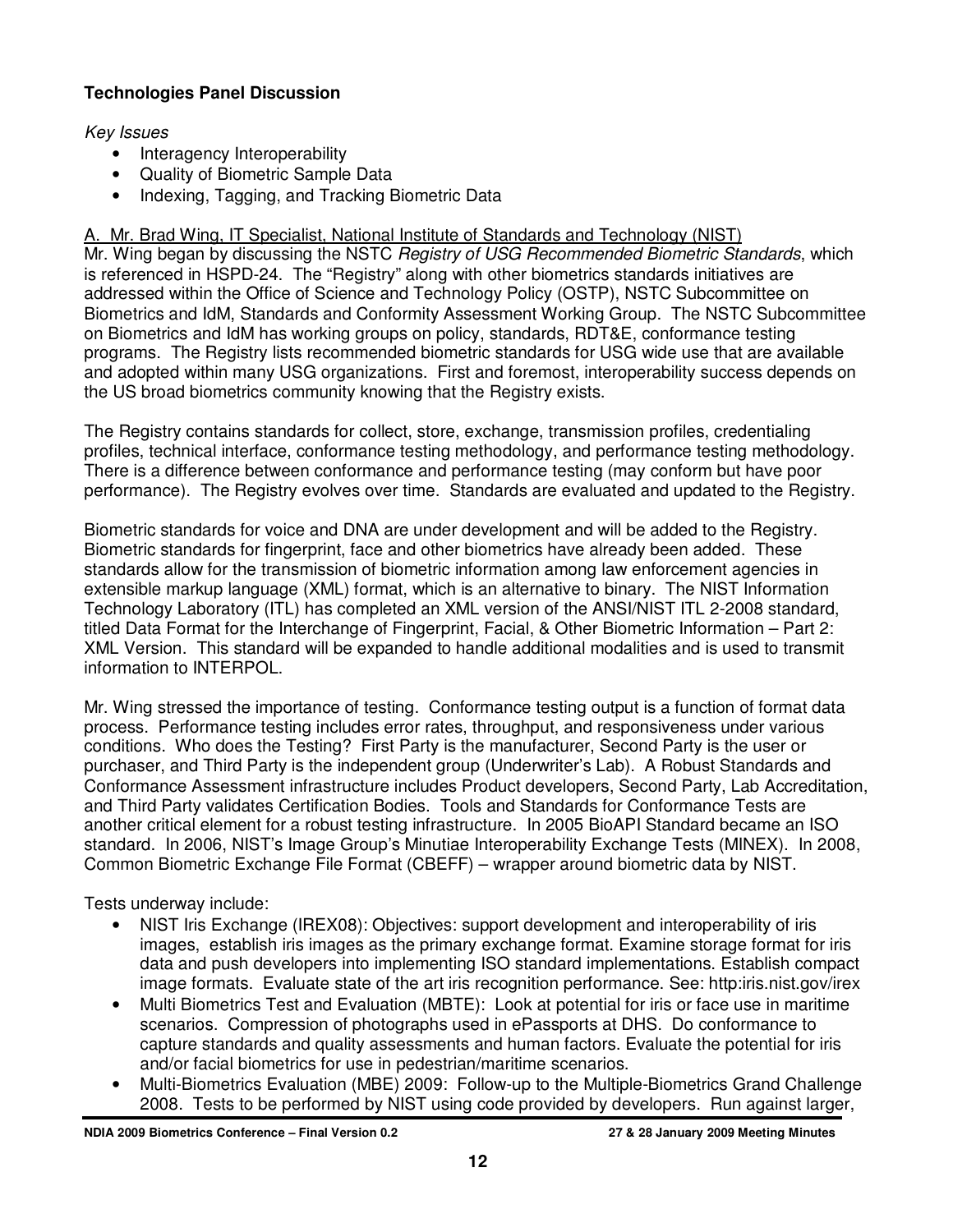sequestered data sets. Summer 2009 Staggered start of three tracks: Portal and Video, Executable, Based on FRVT 2006, ICE 2006, and MBGC, Still face track, Operational data, and Submission of SDKs will be an option.

- Multiple Biometric Grand Challenges (MBGC): The MBGC Evaluation Team has designed three challenge problems: Still Face Challenge, Portal Video Challenge and Video Face Challenge. Laboratory (NavLab) certified to perform test on biometric equipment. Lab should be operational this year. Exciting development. First application is airport access control.
- Qualified Products List (QPL) of Biometrics Products: FBI's Certified Products List (CPL) for Fingerprint scanners/card readers, TSA QPL for Biometric Airport Control Systems, Approved Product List for FIPS (201) PIV. FIPS 201 (Federal Information Processing Standards Publication 201) is a USG standard that specifies Personal Identity Verification (PIV) requirements for Federal employees and contractors.

Moving forward, a groundbreaking USG-wide standards selection process is now in place to align USGwide standards. This is a great step forward. Agencies go through standards and can incorporate into their acquisitions processes. Can audit for compliance. Augmenting the existing USG Conformity Assessment capabilities in support of the recommended standards is now underway. Registry will be updated as new standards emerge or older ones become obsolete.

#### B. Mr. Ken Martin, Past President, International Association for Identification

HSPD-24 discussion focused on various references to interoperability. Funding is only mentioned once in the HSPD. Mr. Martin discussed HSPD-24 from a state and local perspective, where there is a divergence of law enforcement and DoD missions. Law enforcement needs to achieve criminal prosecution and meet the challenge of court unlike DOD which is intelligence focused. In state and local domains, there are 18,000 state and local law enforcement entities with approximately 800,000 law enforcement officers. Police, chiefs, sheriffs will not give up their domain.

The implementation of HSPD-24 poses several challenges. On compatibility, HSPD-24 calls for compatible methods and procedures but what is the incentive to do this? The directive does not impose requirements to state and local law enforcement and it does not provide new authorities to any agencies. Federal agency databases contain only what they receive. Funding is only mentioned once in the HSPD. Fingerprints are the biometrics base upon which to build but this is not a solid base. There are pre-existing problems. AFIS has its own database structure and algorithms. Interoperability does not work at the state level because information is over classified. If information crosses state borders, no more control, therefore many entities are reluctant to pass data on. There are legal mandates as well including groups, watchdogs, mandates from USG and lobby not to change state law. Funding sent to state and local increases competition on who gets what amount of money. Often, work is not carried out due to lack of manpower to maintain the database.

Local law enforcement issues with collections include when a person is arrested, what goes into a database, and the need for rapid info on person. Fingerprints ink vs. electronic is also a challenge. Locals use cards that don't make it into the databases. DNA categories of crime, time of arrest vs. conviction vs. conditions of release all require database updates. State AFIS are not interoperable nor compatible. In 1995, predictions were made that all AFIS were interoperable. In 2008, this remains the case and change is slow moving. AFIS not a standard database, it is decentralized, and 30 years old. A directory of users is unavailable. The good news is that CODIS is interoperable. Laws are different in each state. For example, wire tap laws differ in many states and conflict at the federal level.

Federal IAFIS has 56M records. NGI will include palm and scars, marks and tattoos. Interoperability is over 10 years. Vendor's best algorithms, search hit rates, law enforcement is reluctant to give up. Accuracy needs to be maintained and one way to do this is to resolve image quality issues.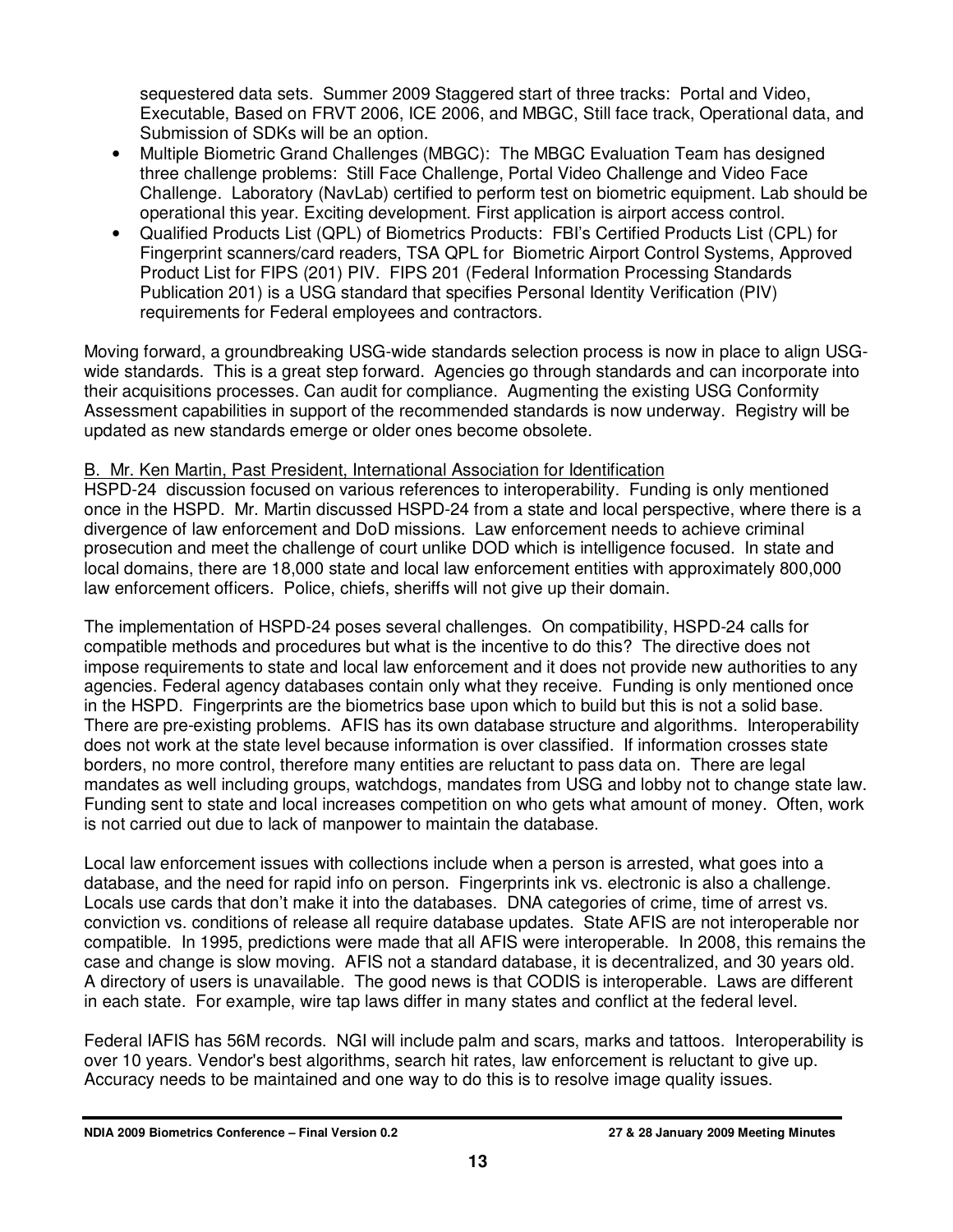Resource Issues include workload management where units run 24/7 and hardware/personnel costs are high but resources are thin. To be successful, states need resources for personnel and hardware, MOUs for standardization, and increased connectivity and networking.

## C. Dr. Stephen Elliot, Associate Professor of Industrial Technology, Purdue University

How can academia get involved in HSPD-24? Academia can play an active role in a variety to was including: participation on standards, testing and evaluation of products, working with certification bodies, training (external and within the curriculum), testing effectiveness of standards, and play an advisory role for those that need to implement standards. When creating curriculums that involve standards, some curriculums must be replaced, it cannot simply be added. Dr. Elliot focused on many issues surrounding fingeprints, their sensors, and their scanners.

## D. Dr. Marios Savvides, Director of Biometrics, CyLab

Dr. Savvides will reiterate much of what Dr. Elliot described with regards to the contributions academia can make in the realm of biometrics and the implementation of HSPD-24. Main focus is face and iris. How can we enhance collected images?

This discussion kicked off with results of tests conducted on facial images to compare the verification rates of images (performance) to tweak algorithm performance. (FRGC is the testing effort). How do we move to consider different face poses and poor quality images that are not megapixel imges? How does one leverage existing infrastructure to deploy effective biometric collection and matching equipment while preserving matching performance? Carnegie Mellon database of facial images provides images of off-pose angles, various facial expressions, and different levels of lighting. Analyzing these variations in facial images allows academia to baseline problems in matching performance. Facial expression analysis. Pose correction using symmetry…

3D morphable models (2D  $\rightarrow$  3D) From 2D images, 3D images are generated that can be used for matching. Awesome technology for many applications! Iris Sarnoff iris on the move portal. Beyond 20 feet, illumination issues arise during collection. Academia is developing and tweaking algorithms for face and iris that can directly contribute to the performance of matching algorithms.

#### E. Dr. Arun Ross, Associate Professor, Lane Department of Computer Science and Electrical Engineering, West Virginia University

There are a few words that stick out in HSPD-24 with regards to research: storage and sharing. Within academia, discussion focuses on flow of data from sub-systems (functions) within the biometric process. For example, data flowing from collection sensor to matcher to storage and so on. Biometric databases are becoming increasingly populated by multimodal data of an individual. Indexing techniques are needed to restrict the search to a subset of the database for a quick search.

Multibiometric indexing: the fingerprint modality can narrow the number of possible matches and direct the query image to a particular "bin" of identities. In summary, database organization, template security, and sensor interoperability.

## Q&A Session

Q: When will the results of the MBGC be published? Also, I hear calls for interoperability, which is not something addressed until much later in a products lifecycle. How does vendor community engage in implementation of standards earlier in the product lifecycle?

A: It will be quite a while, fairly soon. Agree with second question. Vendors are need to be involved in the standards. Early in the process, companies don't want standards b/c they want to maintain a competitive edge. However, in the long run it is in vendor's best interest to implement standards. Standards are difficult o link to the bottom line of a company. Mr. Brad Wing provided a real world anecdote about the importance of building consensus on passport chips with big manufacturers.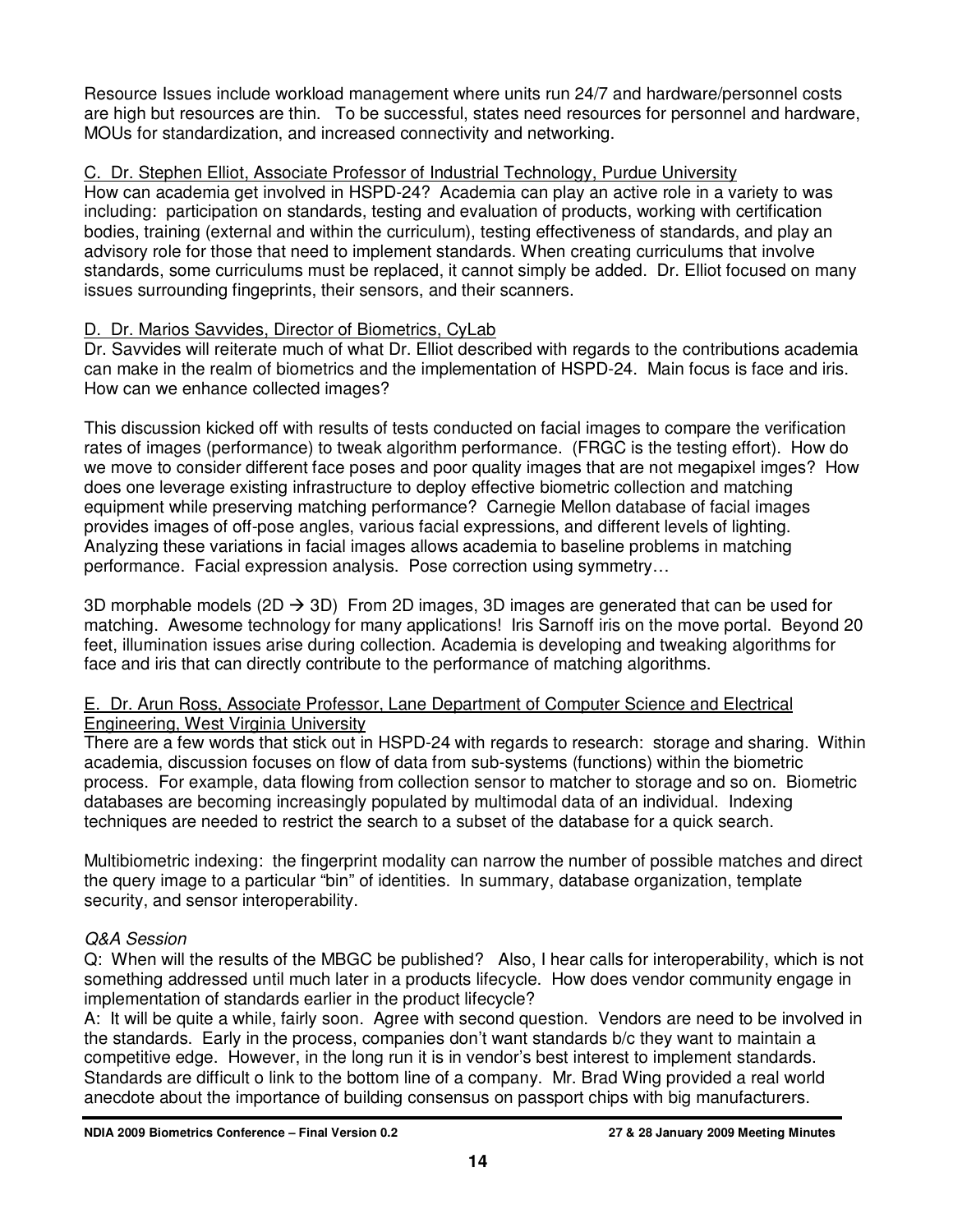Combination of laboratory and operational testing was crucial in getting the systems conformant to standards.

## **International Panel Discussion**

#### Key Issues

• Privacy

#### A. Mexico, Mr. Carlos Raul Anaya Moreno, Director General, National Register of Population and Personal Identification

The Identity Service Mission can best be explained with a comparison to a three legged stool. The three legs are legal identity, living identity, and biometric identity. Legal identity: If there is no legal identity, the chair becomes weak and won't deliver security and trust. Examples of this are voting, or police control. Living identity: Vulnerability of personal data confidentiality, which happens when sold by the private sector without the intervention or audit of public sector. Biometric identity: Lacks physical identity, allows for identity fraud, multiple identities and changeable identities. When one of the legs of the identity service stool is missing or one focus is stronger than other legs – identity service is unbalanced and problematic. Mexican systems use the standards ANSI/NIST ITL 1-2007 Part 2: 2 iris, 2 face, and 10 fingerprint records.

Objectives of the Identity Service Mission: Include guarantees to the right to identity, certify Mexican citizenship (Mexican Constitution, 36 Article), comply with the Universal Declaration of Human Rights (Article 6), strengthen the person's management capacity, simplify and reduce procedures, support full access to the new information society, grant certainty to the economic and social sectors through a document that reliably certified identity; help to generate trust in commercial and financial activities.

Deployment of 100 million ICAO compliant national identity cards over the next 5 years. People are not transactions. We have to break the "transactional paradox" of database processing and retake the concept of Public Service, respecting the dignity of the people and there right to privacy. There is a Mexican website open to the public for all Mexican identities, which includes passports and other personal data elements (name, date of birth, sex). Public website exists for fingerprints as well.

## B. INTERPOL, Mr. Joseph Orrigo, Senior CI Advisor, Terrorism and Violent Crime Division

Mr. Orrigo provided an overview of Interpol, which serves as an investigative tool in biometric data sharing. Interpol's mission is to promote and coordinate international police activity. It was created in 1923, it is in 187 countries. The heart of Interpol is its tools: notice program and its data bases, which include the Interpol Criminal Information system (ICIS) and automated search facility (ASF). ICIS is the criminal history of individuals. ASF is the search engine for a number of other databases on various crimes and biometric modalities: DNA profiles, stolen motor vehicles, stolen works of art, child pornography, among others.

US National Central Bureau (USNCB) is located in DC. Project Face Off included a search between Interpol's fingerprint database and the ABIS. 30 individuals were matched. One of which was involved in the 2003 Casablanca bombings. Project Ocean View – involved a matching effort of only names first between Interpol records and databases at DMDC. 10 were identified. Current effort is to match one fingerprint using images stored for CACs. Interpol prints are now converted for matching in IAFIS. New Concept Project is to support DoD and FBI CT overseas efforts: obtain, fingerprints, two way conversion, conduct searches in Lyon, and provide feedback. Approximately 10 minute matches from DoD to Interpol.

Way ahead: IPSG Lyon, expand and upgrade, NIST viewer license, NIST Software, Purchase of V700 Scanners, Increase Storage, virtual data base global system of links, deployment of IRT Team major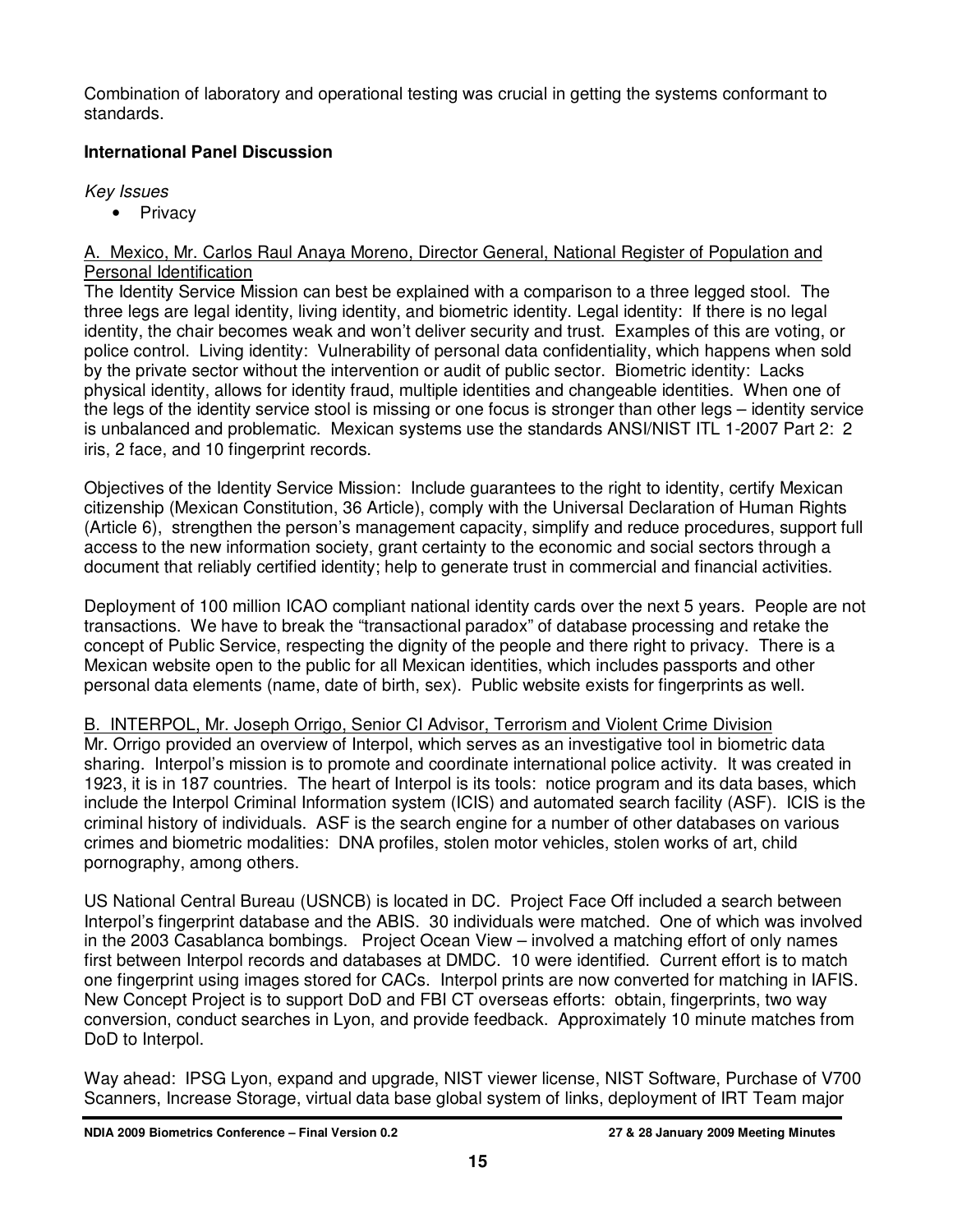events 39. Other New Approaches…Project Oasis in Africa and Mexico focused on building African fingerprint matching capability. Palm prints capability for storage in early 2009. Forensic area, Interpol is working with various countries/disciplines (Canada-explosives, Romania-fingerprint dating, Colombiaartificial prints). Domestic initiatives include Interpol Portal in 2009 and closer coordination with IAFIS-FBI.

## Q&A Session

Q: How difficult has it been to obtain the concurrence of all federal agencies to adopt Mexican model? How did you get concurrence between federal, state, and local? Who is bearing the cost of Mexican implementation?

A: Federal program is providing system. No need for state local to implement. 70% of funding is federal, 30% is state/local.

Q: How did Mexico deal with privacy and civil rights groups on identity?

A: All American countries agree with fact that identity is a human right and not an individual/personal right. US needs to put push a more communal perspective. US is the only country in the Americas that doesn't agree with Mexican position on identity.

Q: Identity theft a problem in Mexico?

A: No. Benefits outweigh challenges.

Q: How does Mexico establish the trust of citizens? How costly is the system? Does the Mexican fingerprint system track encounter information?

A: Article 36 of the Constitution requires citizens to provide identity information to the government.

Q: Intrigued about 187 countries involved in Interpol. US doesn't have extradition treaties with each country. How are these things worked?

A: Some of these countries are our enemies. With terrorism, some countries are apt to sharing data. Countries work with Interpol to figure out a way to route an individual to a country that does have an extradition law with the US.

Q: How does Interpol convert fingerprints from one format to another?

A: The process is automated.

## **Interoperability Panel Discussion**

Key Issues

- Interagency Standards for Sharing Data
- Adherence to Standards
- Coordinated Congressional Oversight and Funding

A. Mr. Dirk Rankin, NCTC, Office of Mission Systems Architecture, Engineering & Investment

The National Counter Terrorism Center (NCTC) was stood up in 2004 as a part of the US Intelligence and Reform Act. Cooperative users: rapid and quality collection of unique biometric data. Need standardized collection methodologies. Need to facilitate efficient updating of changes to biometric features (cosmetic surgery, etc.). Biometric data will drive storage solutions geometrically versus biographic-only based designs. Binary data is exponentially larger than ASCII data. Solid certification and accreditation criteria and process is crucial.

Non-cooperative/Uncooperative Users involves issues related to rapid and quality collection at a distance and a growing need for ruggedized sensors worldwide. NCTC phased implementation approach to biometric enabled intelligence (BEI) for counterterrorism. Sharing data is a challenge. Need data standardization, this requires recognition and ownership of problem then adoption of standards. NSTC policy for Enabling the Development, Adoption and Use of Biometric Standards was a step in the right direction. Intelligence Community (IC) Information Sharing Data Standards Coordination Activity is underway through the use of TWPDES, NIEM, & UCORE.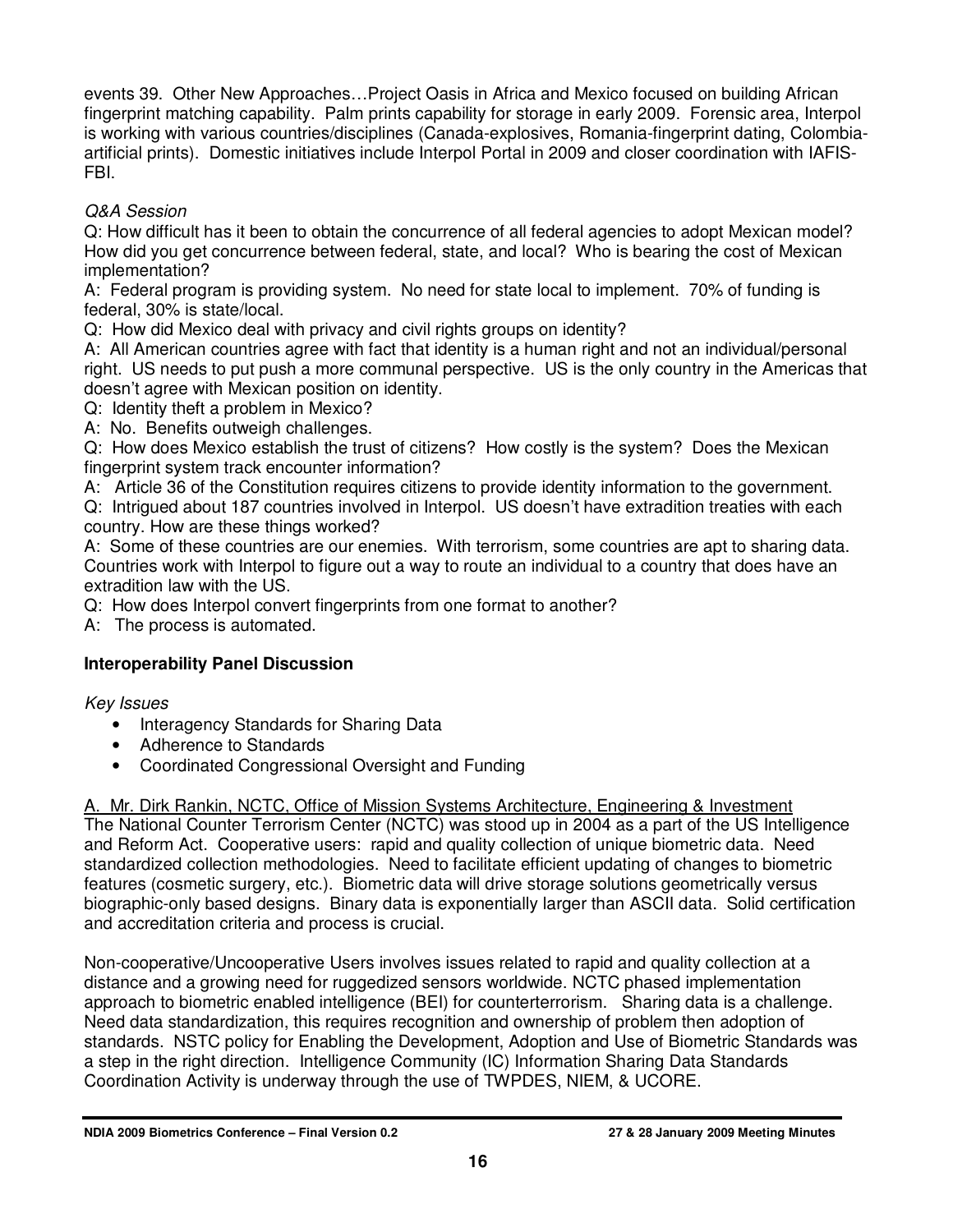Policy considerations include a way ahead for data exploitation: which model? Bring data to the processor (replication model – high cost) or bring processor to the data (services model – high integrity).

Technology considerations include a way ahead for databases: Relational (Oracle, "pair-at-a-time") or Hierarchal (XML, "many-at-once"). Web 2.0 technologies and cloud computing (shared processing, storage, etc.) should be considered along with service oriented architecture (SOA) constructs. Modernized, fast moving code base – open source, commercial, government should be the goal of USG.

Community considerations must include access and dissemination across security domains. User authentication (LDAP, etc.) must converge on methodologies, standards, formats, security, schedule, cost, performance, risk maintenance, and refresh. Implementation synchronization is hard to do. Unified CONOP required to minimize number of variables, and lower cost. How to integrate Vertical/Horizontal paradigms. Vertical is top-down, policy and budget. Horizontal is peer-level stakeholder implementation.

#### B. Mr. Paul Grant, Office of CIO, US Department of Defense

Mr. Grant initiated his brief by discussing biometrics within the context of IdM, which includes the tracking of red, blue, and gray forces. IdM also includes tracking all things (objects/people) moving within the Global Information Grid (GIG). Value proposition is the context, strong Identity and Access Management (IdAM) are key to sharing in cyber space and physical access to sensitive locations.

Major move forward in this field was signing policy approving external PKI list. DoD CIO and Northrop Grumman CEO used their respective cards to exchange certificates and exchange sensitive information. This allows external contractors to exchange signed and encrypted emails with DoD. Synchronized Pre-deployment and Operational Tracker (SPOT) is used to track contractors who end up in an Area of Responsibility (AOR). Partners can expect strong credentialing of our employees and robust access to PKI certificates. EADS has the lead to deploy the same in UK Ministry of Defense (MoD), which will allow cross exchange between US and UK. Most of our coalition partners do not have credentials like DoD.

In summary, strong IdAM are key to information sharing and collaboration. We need a clear, consistent, published course for ourselves and our mission partners.

C. Mr. Paul Garrett, Special Assistant To The Chief Information Officer, Department of Justice Mr. Garrett led off with "Aren't biometrics Really just data?" Mr. Garrett strives to be a mouthpiece for activity in the interagency sharing initiatives. Issues related to sharing need to be elevated within various agencies. Sharing becomes more of a policy and funding problem and less of a technology issue.

Impediments: Congressional funding and oversight is currently stove-piped. How do we as a community push more Congressional oversight? How do you get the attention of the policy makers? Agencies leave critical work on sharing to the techies. No one likes standards to be mandated in a program. Competition is a good thing in markets but not necessarily in government.

The importance of NGI should not be understated. This program has the potential to serve many USG needs. CJIS has a history of service and it possesses the ability to support USG biometrics activities in the long term. Universities (WV & Pitt) and the private sector will need to play a bigger role along with the expanding role of DoD.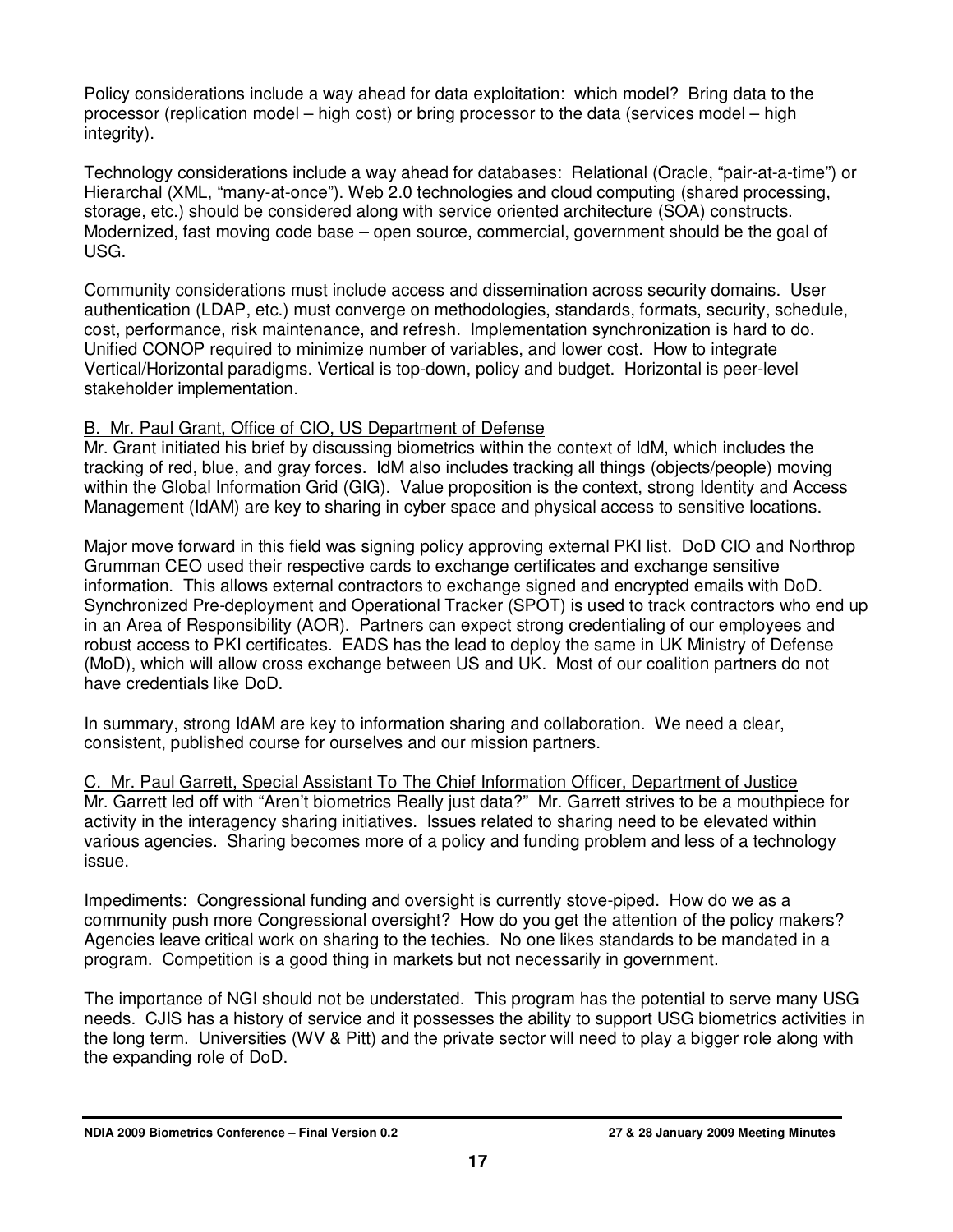USG enterprise must be a federated system with a minimal amount of matching databases. How many matching algorithms does the USG really need? Most of the technical issues have largely been figured out.

Challenges with US-VISIT: Segmentation issue – criminal in IAFIS but criminal and civil information in IDENT. MOUs with others are impacting FBI and FBI customers without realizing the potential damage. Not following Guideline 4. Without exit pushing more work on FBI systems. Keeping data up to date, especially expunged records (2 systems vs. 1 system) audits are slow and expensive.

Concluding Thoughts: Can't separate biometrics from other sharing efforts, can't fund biometrics separately, standards are good and needed. It's a complex issue that requires policy makers to pay attention as it touches: access, privacy, and safety of the homeland.

D. Mr. Thomas Lockwood, Senior Advisor, Screening Credential Office, US Department of Homeland **Security** 

#### Q&A Session

Q. What is the architecture for sharing attributes within a FIPS 201 framework. Need to rely on trust, need to use standards.

A. How do we change digitized decisions and exchange that with partners? How does that identity and supporting information move beyond the federal architecture? Biometrics can be added into this process to help out.

Q: Didn't hear much about integrating biometrics into the PKI, logical, and physical access spaces?

A: Credentialing and use FIPS201, use of biometrics on the card. Biometrics is bound to the identity.